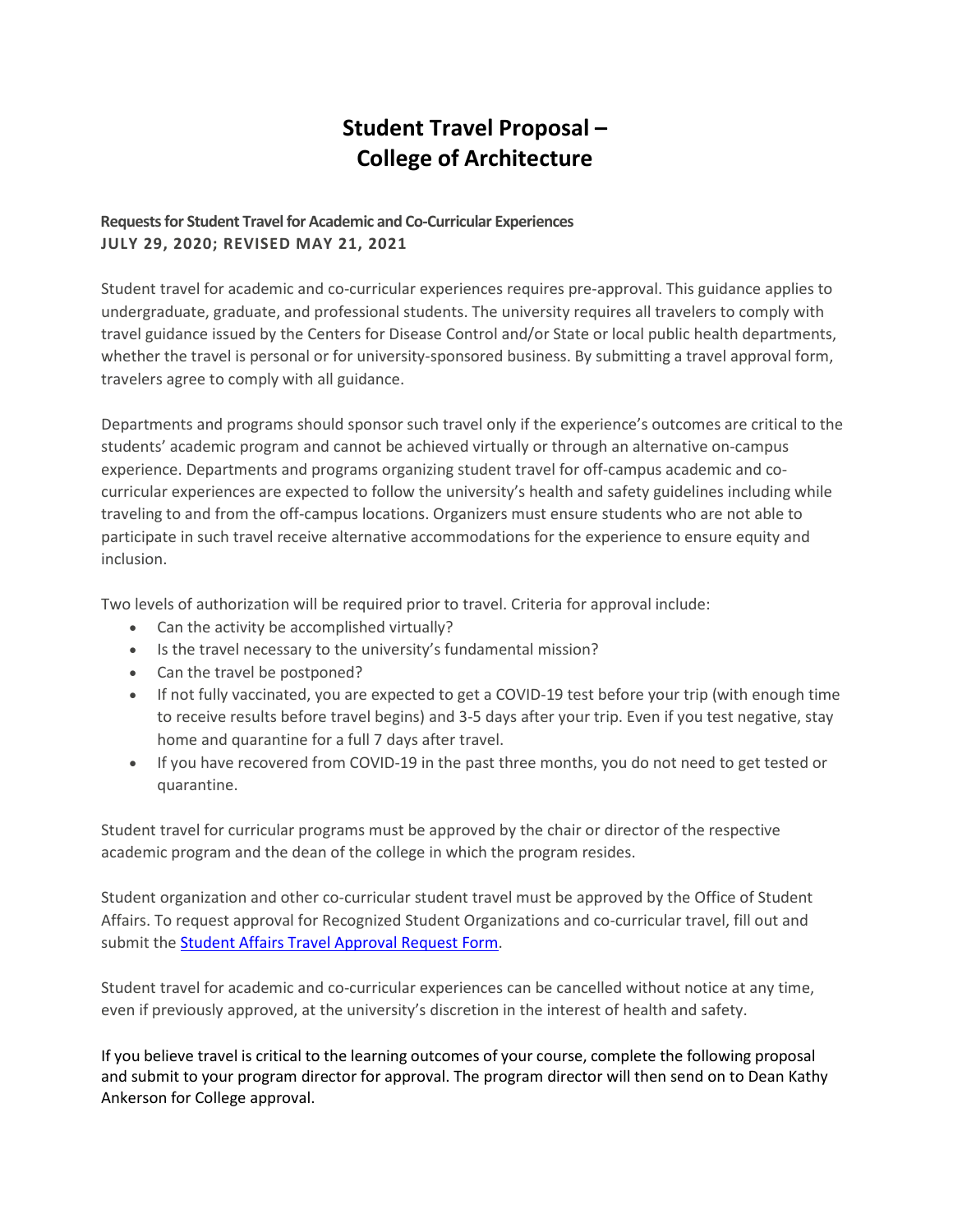| 6. |                                                                                                                                                                                                          |
|----|----------------------------------------------------------------------------------------------------------------------------------------------------------------------------------------------------------|
| 7. | Mode of Travel (check all that apply):                                                                                                                                                                   |
|    | $\Box$ City bus<br>University vehicle<br>$\rfloor$ Other (please specify):                                                                                                                               |
| 8. | Necessity of Travel (i.e., explanation for why the travel is necessary to meet the learning<br>outcomes for the course):                                                                                 |
| 9. | Explanation of how health and safety measures will be achieved during travel and throughout<br>the off-campus experience (i.e., physical distancing, face coverings, other directed health<br>measures): |
|    | 10. How will students unable to participate be accommodated?:                                                                                                                                            |
|    |                                                                                                                                                                                                          |

Approved by:

Program Director **Date**